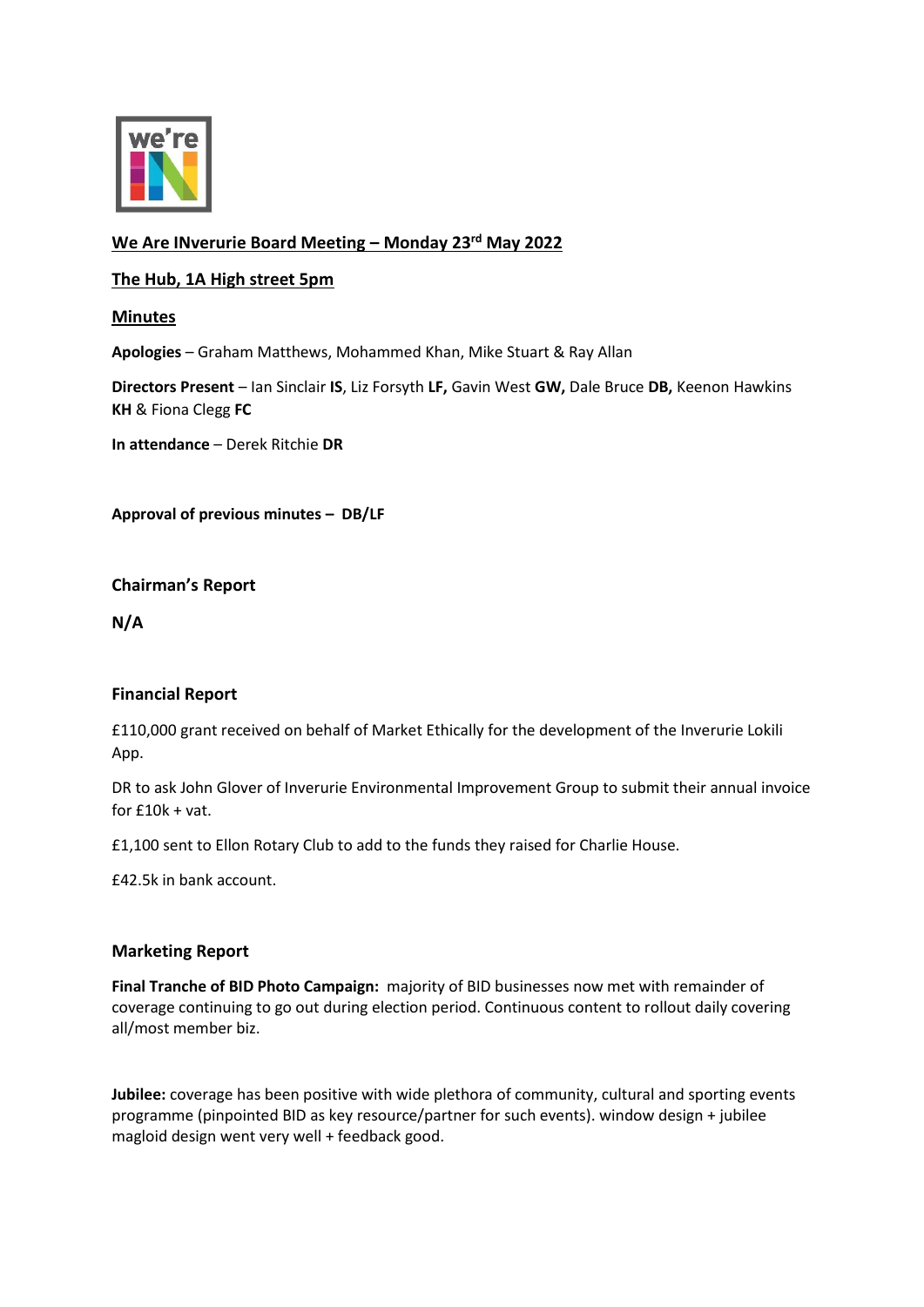**Pride of Inverurie:** many votes have come in already, sponsor media has begun (good BID coverage + linkage with BID members)

**Town Centre MAP**: library large-sized map w/ landmarks completed within re-election period (BID branded)

**Video campaign + competition launch**: invitations to take part in BID comissioning 50 free video ads for member business on 27th May (filming period 30th May for 6 weeks. 8 for cushion)

**Lokali Inverurie App**: very pleased place fund was successful, rollout October 2022, business onboarding + development for next 3 months. Aberdeenshire Council will hopefully be a big promotional partner with this. We're going to have a project launch evening in July for both public and businesses. I'll be sending a separate project pack for BID Board in anticipation of this.

**Evolving INverurie**: formal, partner/member linkage on website we're developing, banners being created, leaflets being printed + clear affiliation on launch/projects i.e. cinema + Bennachie we intend to do w/ Evolving/BID/Market Ethically.

#### **BID Renewal Election**

Civica had received 50 votes up to Thursday last week with five weeks remaining for votes to be cast.

I will be contacting those who have not sent through their ballot paper in the last two weeks leading up to the ballot day (23rd June)

Aberdeenshire Council have booked the Garioch Heritage Centre for the Ballot Declaration by Chief Executive, Jim Savege.

We have created a guest list of about 40 people to invite to the event.

#### **BID Managers Report**

#### **Platinum Jubilee**

The Magloid brochure was inserted in the Press & Journal and Evening Express on Friday 20<sup>th</sup> May to help promote the various QPJ events.

Less than 100 tickets remain for the QPJ Street Party with all lunchtime tickets sold out.

Unfortunately, the Jubilee Beacons will not go ahead on Bennachie as planned due to various issues with logistics and permissions.

Anyone know of a van that I could use over the jubilee weekend? **KH** obliged, thank you Keenon.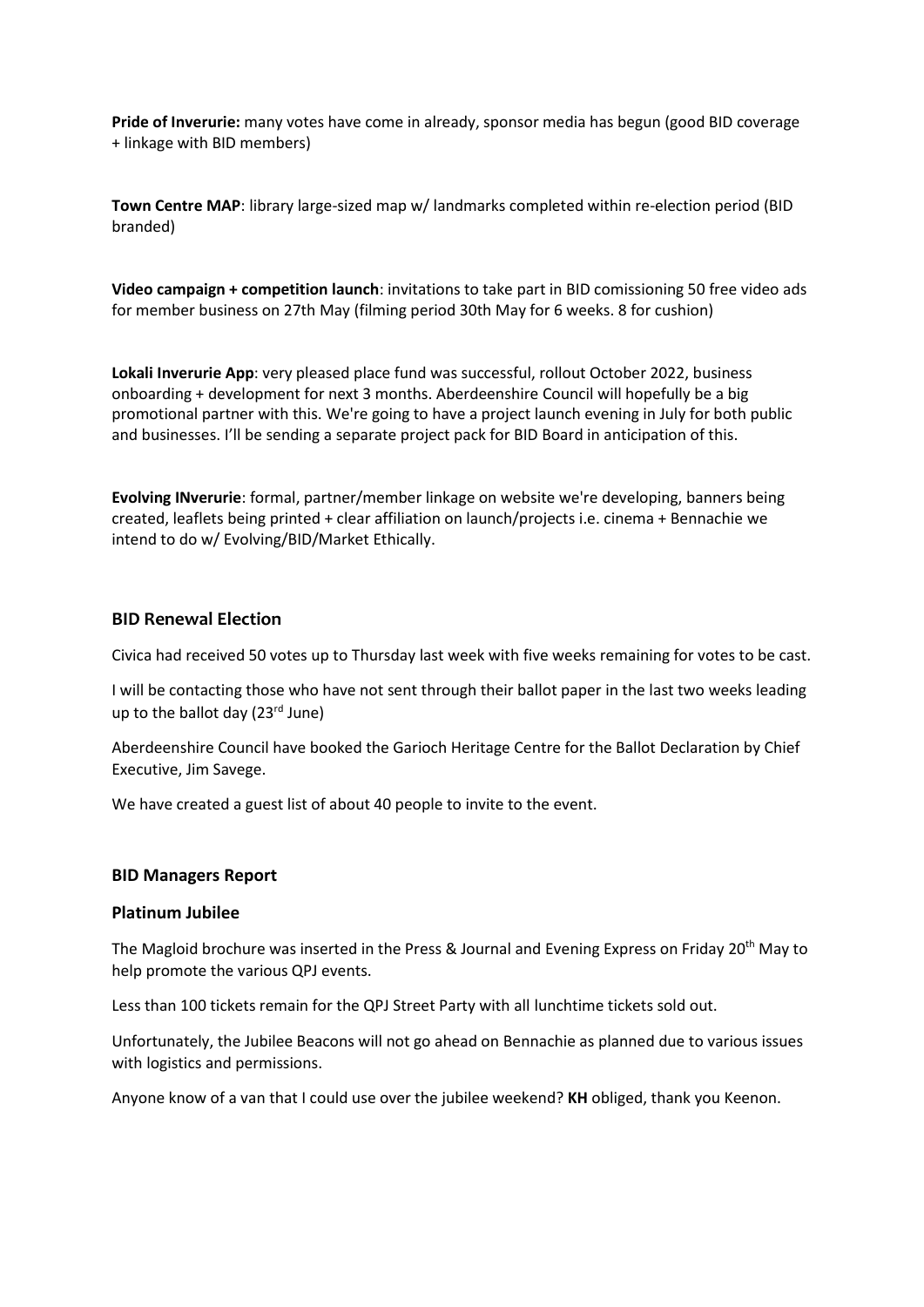### **Platinum Jubilee Window Competition**

There are now 28 businesses taking part in the above competition with the displays due to be up by Friday 27<sup>th</sup> May.

Members of Inverurie Events Committee will judge the window displays and decide on a winner during the week leading up to the Jubilee.

#### **Evolving INverurie SCIO**

No update this month.

### **Cultural & Tourist Signage**

I have had contact from Colin Wood at The Garioch Heritage Society about the tourist signage within Inverurie, the black cast iron signage is over 20 years old now and many are out of date as is some of the brown tourist signs. Basically, there needs to be a refresh of tourist/landmark signage in the town.

**DR** to progress by contacting Aberdeenshire Council Roads and Visit Aberdeenshire.

#### **Emmerdale Cast Visit**

Inverurie hosted two cast members of Emmerdale on Saturday 7<sup>th</sup> May from 10am to 2pm, Chris Chitell aka, Eric Pollard and Lawrence Robb aka, McKenzie Boyd to raise money for Charlie House.

They visited seven different businesses in the town and the businesses and BID contributed a total of £1100 towards the charity.

#### **Parliamentary Committee Visit**

Monday 16<sup>th</sup> May saw a visit to Inverurie by some MSP's representing The Scottish Parliament's [Economy & Fair Work Committee](https://www.parliament.scot/chamber-and-committees/committees/current-and-previous-committees/session-6-economy-and-fair-work-committee).

**DR, EF, MS & KH** were there to represent BID and were joined by other Inverurie community leaders, business and council representatives who were invited along on the day. The MSP's asked the group a wide range of questions about the town and seemed to be very impressed at the way local groups are working in collaboration so well.

#### **Arts & Crafts Market**

The new market starts this Saturday (28<sup>th</sup> May) at the car park in front of the town hall from 9am to 1pm.